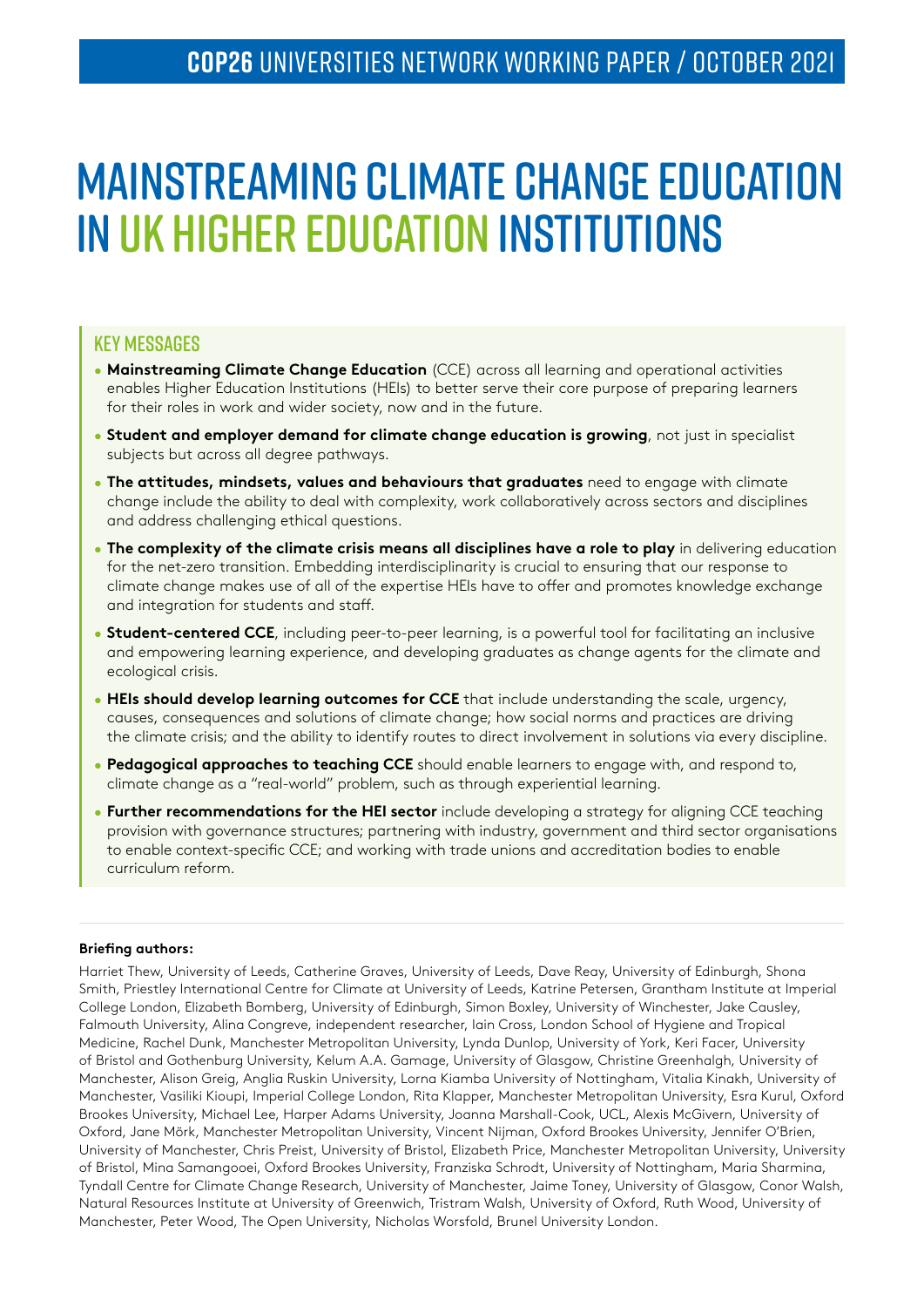## **INTRODUCTION**

Achieving the UK's goal of reaching net-zero greenhouse gas emissions by 2050 will require unprecedented changes across all sectors of the economy and society. Facing up to the scale of the challenge will necessitate the development of new skills and an educational focus that adequately prepares current and future generations to make decisions under uncertainty, incorporating sufficient flexibility to respond to emerging data on the climate and ecological crises as they continue to intensify. This will include taking steps in their personal lives, professional lives and civic lives to reduce greenhouse gas emissions as well as to adapt to the impacts of a changing climate. This paper herein refers primarily to the climate crisis as a shorthand for both the climate and ecological crisis.

UK Higher Education Institutions (HEIs) have an essential role to play in fostering such preparation, by engaging staff and students with the climate crisis, the development of and implementation of solutions to address it, and the ability to share that information with others. If students – and staff – are not learning how their subjects are being changed by the climate crisis, they are not learning the knowledge to equip them for the world in which they already live. Such knowledge will require input from all disciplines, the ability to act with others to address the challenges that are emerging, and the personal skills and capabilities to confront those challenges. We recognise that mainstreaming climate change teaching and learning is essential at all stages of education, but here focus on UK universities specifically, given the expertise and experience of our author group.

The speed of the economy-wide transition required to deliver on the UK net-zero emissions legislation means HEIs face a particularly urgent challenge. Learning provision, teaching capacity and graduate attributes must all be aligned with a fast-changing employment market and ever more dynamic student demand. There can be substantial time lags between external signals for change and the ability of HEIs to respond to them, such as through new course provision and staff capacity. This has led to the development of a number of student-driven climate education initiatives within HEIs.<sup>1</sup> In the transition to net-zero emissions in the UK, such time lags create the risk that UK HEIs become out of sync with the needs of both students and their future employers in a time of rapid change.

There is significant evidence of student and employer demand for CCE in the curriculum across disciplines $2,3$ , and the non-provision of CCE can now be treated as a growing reputational, financial and human resource risk to institutions. Building on existing expertise, and working in a flexible, collaborative way, can strengthen the role of UK HEIs as agents of change. In order to be proactive and reactive to climate change, learning and working which draws on experience from across all disciplines, will enable HEIs to best facilitate such change.

#### **Exploring 'mainstreaming'**

While many UK Universities are already taking positive steps to embed climate change education in their curricula (some of which we highlight in [this set of](https://www.gla.ac.uk/research/cop26/briefings/climate-education-case-studies)  [case studies\)](https://www.gla.ac.uk/research/cop26/briefings/climate-education-case-studies), this working paper takes as its starting point the need to holistically mainstream Climate Change Education (CCE). We broadly conceive of 'mainstreaming' as weaving CCE through **all** aspects of an institution, going beyond only offering individual degree programmes or specialist courses on climate change, to embedding climate change into structures and curricula across the board, ensuring all students and staff members engage with the issue. This can supplement efforts to increase consideration of how all academic and professional staff respond to climate change and support students to thrive in a changing world. It can also coincide with dissemination around institutional climate commitments, such as reaching net-zero emissions.

The working paper recognises that embedding CCE at all levels in practice – and identifying the skills, disciplinary and transdisciplinary approaches needed to achieve it – is an ongoing process. That dynamic process should respond to the changing circumstances of our society as it grapples with the climate crisis, and ensure universities can learn from each other on the journey.

To aid this conversation, this working paper and [accompanying case studies,](https://www.gla.ac.uk/research/cop26/briefings/climate-education-case-studies) explore key issues for UK HEIs to consider when planning how they might integrate CCE across the institution.

### WHAT IS CLIMATE CHANGE EDUCATION?

Climate Change Education (CCE) has multiple definitions though it is ultimately concerned with ensuring that learners across all disciplines are aware of, and able to respond to, the risk, uncertainty and rapid environmental and social changes that a changing climate brings. CCE further involves the nurturing of leaders and changemakers able to innovate and lead on this response.<sup>4</sup>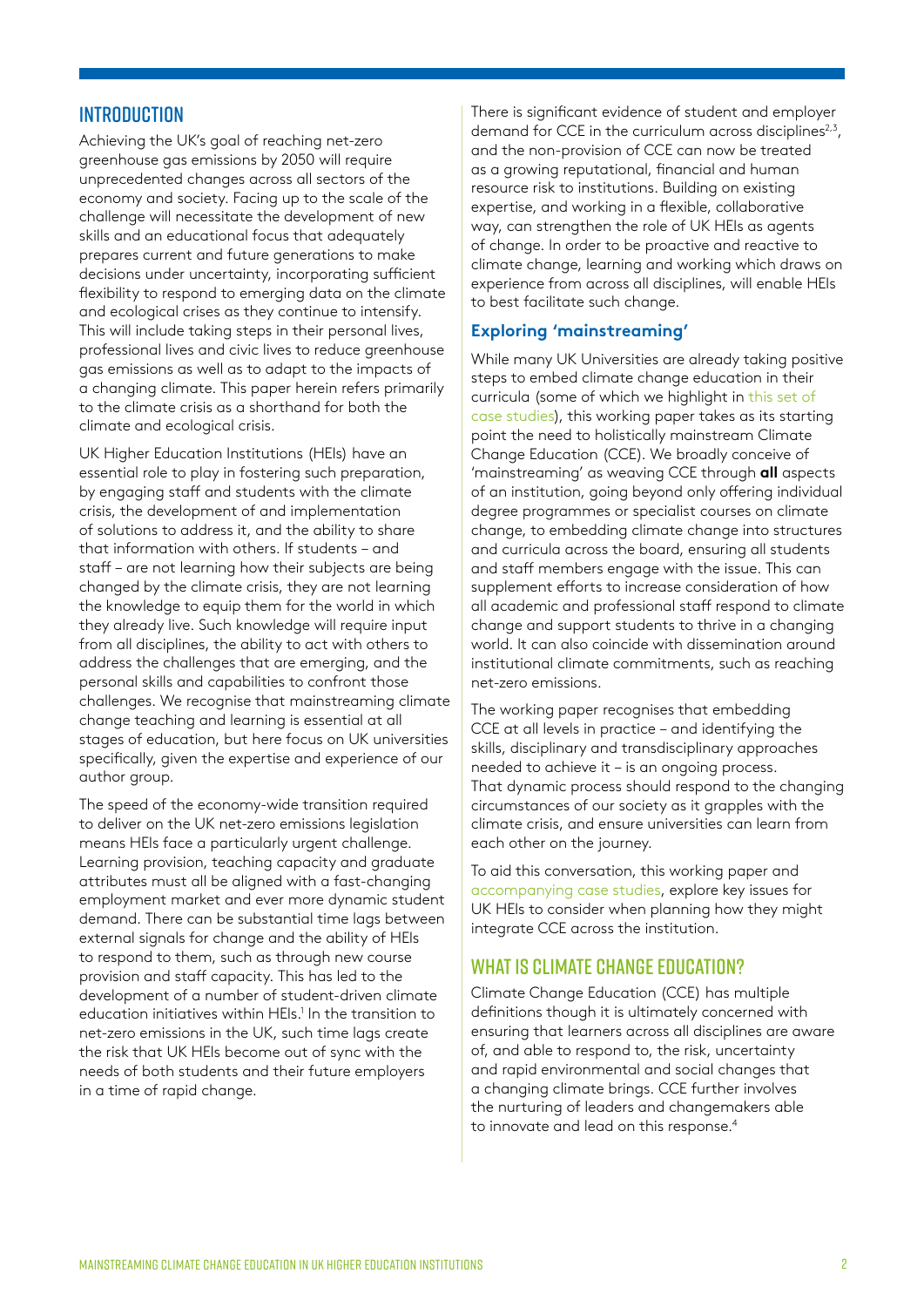This includes consideration of how climate change is already affecting, and will increasingly impact upon, the industries we work in, the communities we live in, and others around the world. In responding to these impacts, CCE requires a collective effort across all academic disciplines to ensure that actions to address the complex and dynamic challenges we face are informed by the rich, diverse expertise on offer across the Higher Education sector in its entirety.

CCE sits within a broader context of Education for Sustainable Development (ESD) which seeks to equip learners with the transferable skills they need to respond to a wide variety of complex, dynamic challenges including but not limited to the climate crisis.5,6 Acknowledging the importance of ESD and the ways in which climate change intersects with other global challenges as represented in the 17 Sustainable Development Goals, we remain mindful of the need for brevity in this working paper, and focus more directly on climate change. We therefore conceptualise CCE as "processes aimed at improving the degree to which an education system is prepared for, and is responsive to, the challenges of climate change"7 . Here, 'system' refers to the whole education sector, including its constituent organisations, rather than purely the curriculum taught.

Whether CCE is a necessary next step to build upon the strong foundations of ESD already established in an institution, or whether it is a valuable entry-point to start engaging with wider sustainability principles, it is necessary to first identify some specific learning outcomes.

# Learning outcomes for climate change **EDUCATION**

#### **Knowledge**

HEIs have a crucial role to play in increasing knowledge about climate change. This should include developing learners' understanding about the causes of climate change, its consequences globally and locally across a range of timescales, the different stakeholders involved, its interlinkages with other sustainability challenges, the variety of solutions available and the implications of choosing between these solutions for social and environmental justice. Whilst it may not be necessary that all students graduate with a deep scientific understanding of the climate system, a basic understanding of why the climate is changing, including the link with ecosystem decline, the severity of the risk it poses and recognition of the need for an urgent worldwide, coordinated response, should be mainstreamed across all disciplines.

In addition to raising awareness of the scientific processes, CCE should seek to develop understanding of how **social norms and practices** are driving climatic changes. Just as the causes of climate change are interconnected, so too are its consequences. CCE must develop learners' understanding of the impacts that climate change **is already having** on the environment, politics, economies and societies and how these will intensify as the global average temperature continues to rise. It should also aim to raise awareness of different stakeholders and their diverse interests, and their varying levels of power and influence.

Developing awareness of **climate solutions** must involve supporting learners in understanding the levers of change needed to achieve societal, economic and cultural change and identifying routes to direct involvement in solutions.<sup>8</sup> This includes providing insights into practices of sustainable production and consumption as well as identifying environmental risks and strategies to manage them. It is particularly important for these learning outcomes to be carefully aligned with the pedagogical approaches which have been proven to develop these types of skills, and which will be explored below.

Understanding climate change may also require asking fundamental questions about the assumptions underpinning disciplinary practice. There are points of alignment with decolonisation agendas here, in respect of attending to and learning from the expertise of indigenous communities, non-western knowledge systems and agency and insights of groups of Earth and Water Defenders internationally. Understanding and learning from the forms of knowledge held by these communities that can offer powerful insights into new ways of thinking about humanity's relationship with the planet.

#### **Attitudes, values and behaviours**

In addition to cognitive (i.e. substantive knowledge and process) learning, it is necessary to develop affective and behavioural skills that enable engagement with climate change and its impacts. It is also necessary to consider whether the student personas that we are striving to develop are in line with the "graduate attributes" which many HEIs strive for.

As part of, or in addition to, equipping graduates with the skills to perform "green jobs" which may align with HEIs employability strategies, CCE must address ethical issues such as global equity and resource distribution and should not be shy about teaching "emotional" responses such as compassion. It should also include critical reflection on the consequences that decisions and lifestyles, particularly in the Global North, have on the most vulnerable populations around the world, i.e., those who are least responsible for climate change and least able to adapt to its impacts.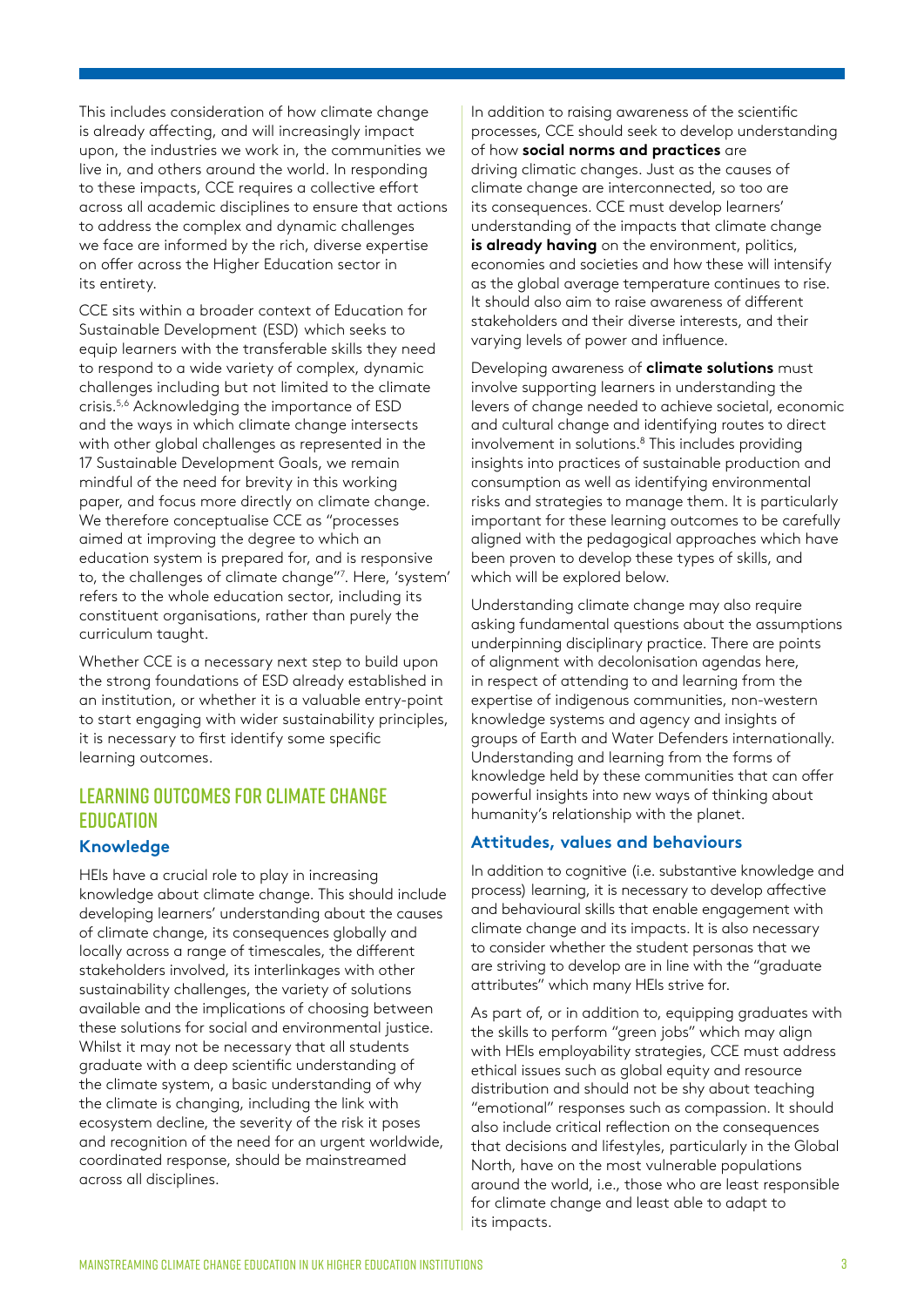As such, CCE should incorporate "approaches that cultivate integrated knowledge and global citizenship, while preparing students for curious, well-informed, big-hearted lives".<sup>9</sup> This should showcase examples of, and provide opportunities for, behavioural change as UK HEIs can facilitate the process of ensuring knowledge, values, and affective responses translate to action.

#### **Competencies**

Crucially, CCE should strive to develop skills and competencies that enable the learner to take action and work with others to solve problems, not just to understand them. This is similar to ESD, which seeks to build key competencies such as systems thinking, anticipatory thinking, normative competency, strategic thinking, collaborative competency, critical thinking, self-awareness and integrated problemsolving competency.<sup>10</sup> However, in addition, CCE requires a stronger set of technical competencies if we are to keep the average global temperature from rising more than 1.5°C above pre-industrial levels.<sup>a,5</sup>

CCE should be practical and empowering, both to ensure that we are developing the skills needed to deliver on climate targets, but also to equip students with direct routes to engagement in climate action. This is a key element in removing barriers to successful climate action, achieved by fostering constructive hope and reducing the ecoanxiety which is increasingly prevalent, particularly in younger generations.11,8

As wider society is increasingly presented with climate information from different (and not always reliable) sources, and asked to support (either tacitly or directly) different climate policies, CCE can help to prepare learners to critically engage with new information as it emerges and to recognise and advocate against denialism and fatalism.

## Pedagogical approaches to teaching Climate Change Education

Pedagogical research and practitioner expertise offers some guidance on which approaches have proven successful in developing competencies in line with the learning outcomes identified above. Placing students at the center of the learning process, through a constructivist approach, has been found to be particularly effective. This can build deeper learning through critical and reflexive thinking that integrates the complex and multi-faceted nature of climate

change.12 This enables learners to engage with, and respond to, climate change as a serious "realworld" problem within and beyond the classroom, integrating simultaneous development of knowledge, values and competencies.

Examples of CCE often centre around experiential learning which enables teaching staff and learners to contribute their diverse expertise to problem solving. This creative, deliberative approach is wellplaced to address the complex, multi-dimensional, and unprecedented nature of climate change. This complexity enables insights and synergies to be found across disciplines. Pedagogies such as problem-based, practice-based, enquiry-based, and project-based learning which encompasses the reallife challenges of climate change and puts students at the centre of identifying and evaluating solutions, can help to facilitate interdisciplinary learning.13,14,15,16

Solving problems in this way develops employability skills (e.g. critical thinking, citizenship, communication) and provides opportunities for learners to apply technical knowledge to achieve practical solutions.17 This is particularly beneficial when "real-world" problems are introduced by external stakeholders.<sup>17,18</sup> This requires partnerships within and beyond the university with a variety of stakeholders, which can develop learners' recognition of, and ability to integrate, local knowledge. Practicebased CCE can involve Living Labs, role-plays, field courses, community projects<sup>19</sup>, simulations and games, all of which have proven successful for developing systems thinking and decision making under uncertainty.20 Furthermore, student-centered CCE creates a more inclusive and empowering learning experience, developing skills such as leadership and teamwork, and providing valuable opportunities for peer-to-peer learning.21,22,8,20

Teaching and learning in this way can also facilitate interdisciplinarity, as students are encouraged to draw upon their diverse academic backgrounds and lived experiences, as well as to consult a diverse range of experts and local stakeholders to contribute to problem-solving.<sup>1,5</sup> However, this can present pedagogical and governance challenges, particularly in identifying relevant expertise and incorporating staff input across the traditional disciplinary silos present in most UK HEIs. A transformative approach to embedding interdisciplinarity is therefore crucial to ensuring that our response to climate change makes use of all of the expertise HEIs have to offer.

a Climate scientists emphasise this is a key tipping point after which climate impacts become more dangerous, unpredictable and difficult to adapt to, with increasingly frequent and severe extreme weather events affecting all sectors and communities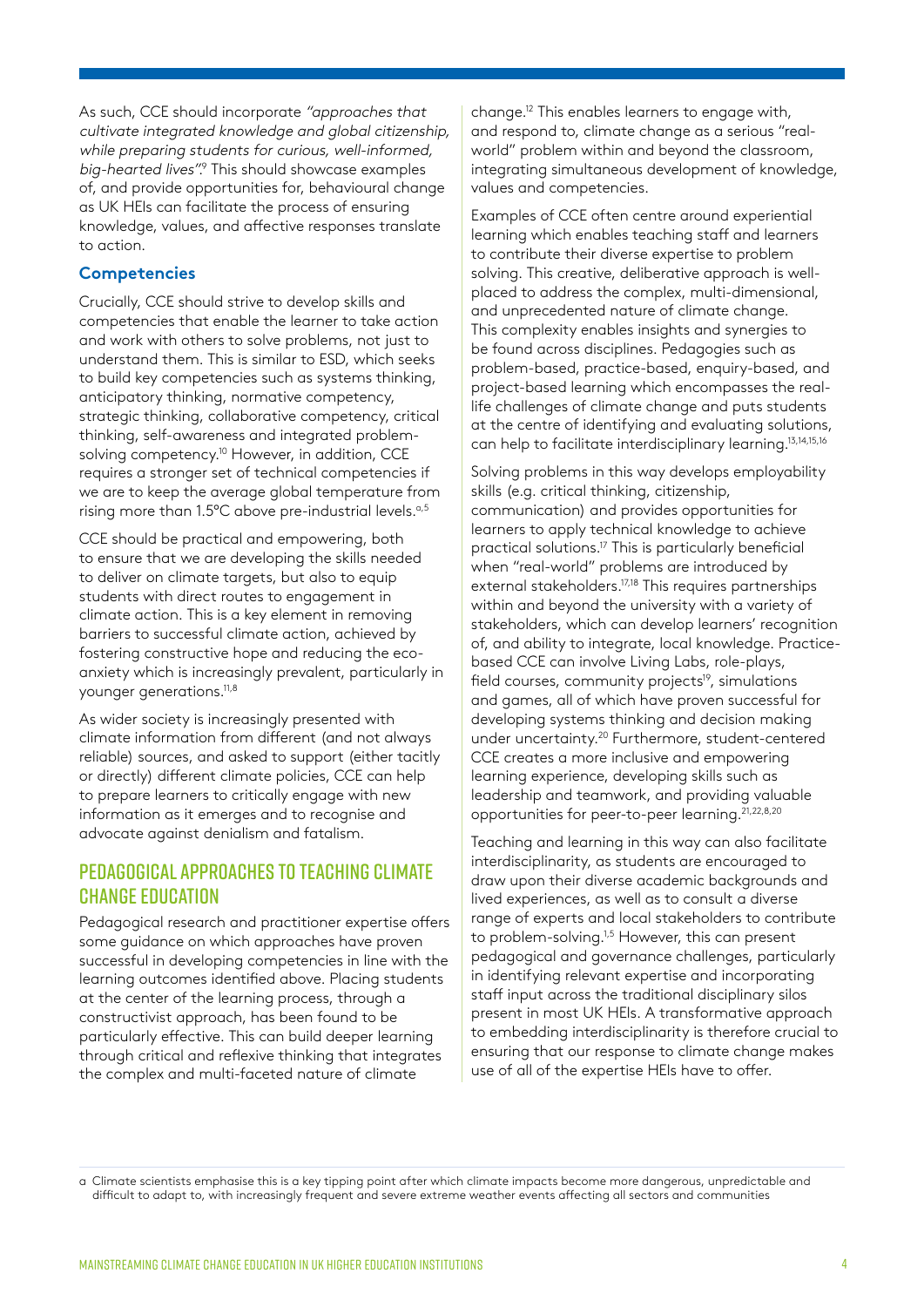# BOX 1: APPLYING STUDENT RESEARCH TO EXTERNAL ORGANISATION PROJECTS FOR IMPACT<sup>16</sup>

The [University of Manchester Living Lab](https://www.gla.ac.uk/media/Media_814636_smxx.pdf) brokers applied research projects between students and external organisations to affect change for climate action and sustainable development. This creates an opportunity for students to use their skills, learning and ideas to enact change, and functions as a powerful learning opportunity with real-life impacts for engaging students in CCE.

The University of Manchester uses an online platform to connect students with projects set by organisations across the world, who are looking for research insight. Research for these projects is then embedded into teaching and used for course assessments, as well as shared with the external organisation when completed.

More than 1000 students have so far worked with around 50 partner organisations through the Living Lab, including international consultants, governments, health bodies, charities and local businesses. Feedback shows students connect strongly with this mode of learning and assessment, and several have attributed finding employment to the skills they gained from the Living Lab.

# Enabling environments for mainstreaming climate change education

In addition to considering what we need to deliver through CCE, it is important to think about how implementation of CCE in HEIs is shaped by institutional structures, external contexts and, most importantly, HEI staff and students themselves.

As such, an understanding of the key barriers and enablers, both internally and externally, is needed. The extent of this understanding, and actions based upon it, will determine a HEIs ability to mainstream CCE in a way that is timely and overtly addresses the student lifecycle, from pre-entry and school-based learning, through to graduate attributes and employability.

Below, we highlight some of these barriers and enablers at the individual and institutional level in our universities, with suggested approaches to addressing them spanning models and modes of delivery, through to enhancement of collaboration and capacity.

# Models of Climate Change Education provision **Individuals**

Research indicates that the presence of climate change in the curriculum often depends on the capacity, interest and enthusiasm of individual staff members.23,24 However, it also suggests that despite growing demand from students to learn about climate change, and the relevance of CCE to all disciplines, many staff do not feel sufficiently equipped, confident or supported to integrate climate-related content into their teaching.25,26

Despite demand from staff and students, many students in UK HEIs currently complete their studies without any exposure to CCE, either because it does not form part of the official curriculum or

staff require more support to incorporate it. This is a whole institutional challenge which requires proactive efforts to ensure that staff who are eager to embed CCE in their teaching can receive support and guidance from colleagues in other departments who have already taken this step. Two-way channels of communication to enable staff across HEIs to benefit from each other's expertise and learn from each others' experiences of implementing CCE in a range of contexts also need to be created. As such, a key enabler of CCE is the development of knowledge sharing amongst academics and professional services staff.22 This includes practical skills and foundational knowledges required to incorporate CCE into a variety of curricula.27

Individual staff with a particular interest and expertise in CCE can play an important role in, and benefit from, knowledge-sharing across disciplines and enhancing efforts to embed CCE within their institution. Some individuals might be given opportunities to develop new specialisms in climatelinked research, teaching or professional services such as careers advice.

However, to mainstream CCE, a "top-down" approach is needed which could involve the incorporation of CCE into institutional programmes of Continuing Professional Development (CPD) for all HEI staff. For example, postgraduate certificates in learning and teaching are often mandatory for new academic staff, with analogous qualifications required for library, careers or student support staff. Integrating CCE into these programmes would establish the importance of CCE alongside other topics, enabling new staff to reflect on climate change as integral to their professional practice whilst providing the time and space for interdisciplinary discussion and peer to peer knowledge exchange (e.g. Box 2).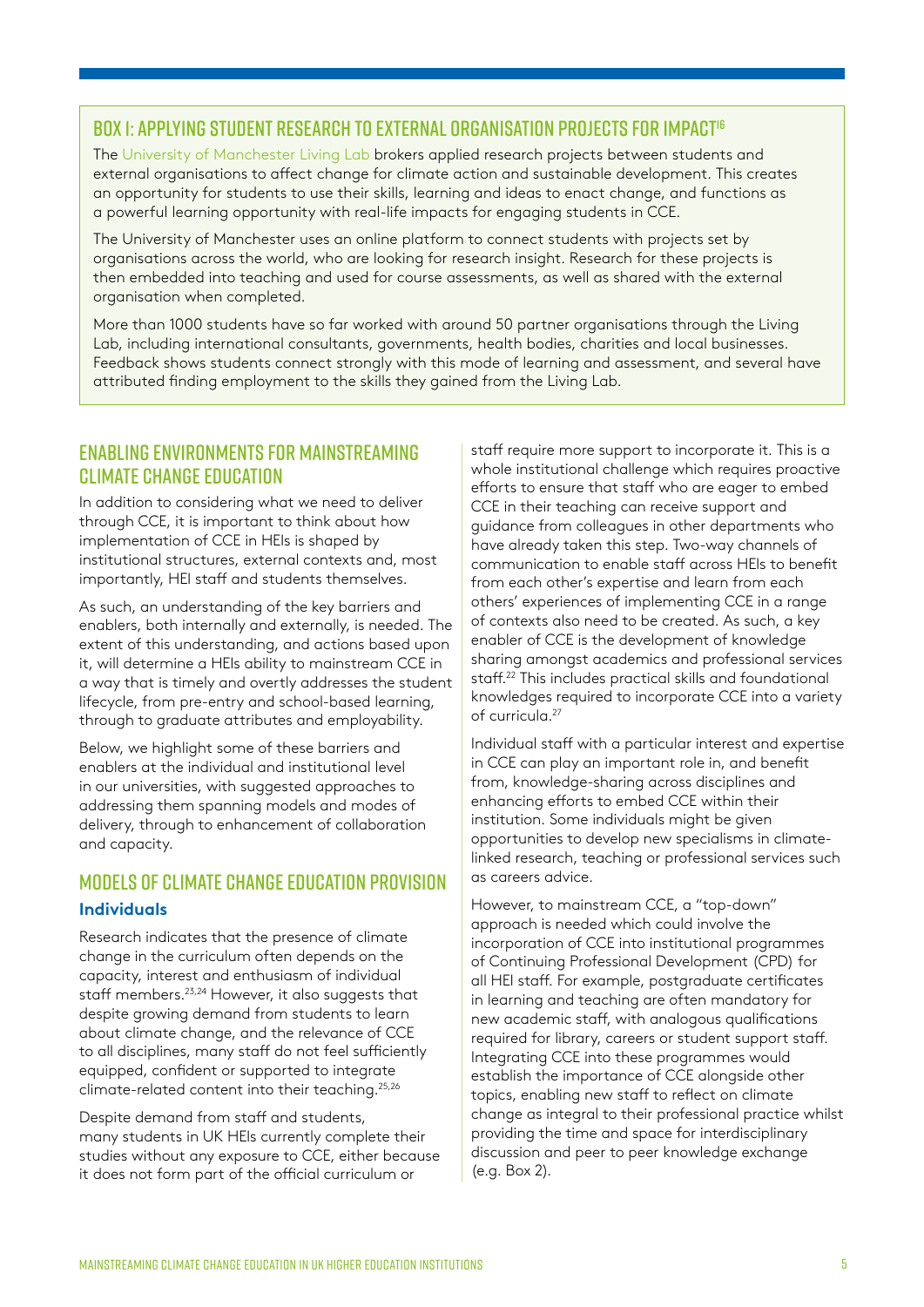# BOX 2: PFFR-TO-PFFR TRAINING FOR CARBON LITERACY<sup>22</sup>

Manchester Metropolitan University (MMU) has [given Carbon Literacy training](https://www.gla.ac.uk/media/Media_814591_smxx.pdf) to its staff and students since 2012, in partnership with The Carbon Literacy Project, to increase awareness, ability, and likelihood of staff and students to act on climate change.A core challenge of the project has been how to offer training to all members of the University, irrespective of disciplinary background.

To overcome this, MMU developed an innovative peer-to-peer training model, and a digital service for participants to undertake training online through interactive virtual workshops, including discussions and game-based activities. The training is largely delivered by students, who are paid to do so after completing a Train the Trainer programme, and becoming certified as trainers.

Feedback from student trainers shows that this peer-to-peer approach enhanced their sense of responsibility to take action on climate change, enhanced team working, leadership and communication skills, and increased confidence.

## **Institutions**

Mainstreaming CCE in HEIs can take many different shapes, from whole-cohort provision, through to integrating climate change into the existing array of degree streams, core courses and electives across the curriculum. Whichever route is taken, alignment with existing approval, quality assurance and review processes within any given institution is necessary. Different approaches to navigating governance structures will also be necessary for different CCE interventions.

#### University-wide courses

Effective development and provision of universitywide, credit-bearing courses on climate change creates a high bar in terms of satisfying all the requirements of the different departments and schools it covers. Issues like timetabling, governance, differing fee levels and even direct opposition to inclusion of such 'outside of discipline' provision can all present barriers. It may be possible to overcome these structural barriers with support from senior management, as discussed below.

Alternatively, or in addition, online provision underpinned by well-supported, cross-disciplinary teaching and administration teams can help overcome some of these challenges. For example, the online delivery mode allows asynchronous engagement with content by students across timetables, with the content itself being more likely to complement the various disciplinary streams and their learning outcomes if it is developed by interdisciplinary teaching teams. Administratively, again, support via cross-departmental teams can help ensure consistent visibility, accessibility and quality assurance for all students.

#### Degree programmes

Mainstreaming CCE in UK HEIs is likely to require all degree programmes to integrate climate change into their 'disciplinary' course provision to some extent, even where institution-wide climate change courses are available.

Embedding CCE throughout degree programmes, to complement disciplinary knowledge, can benefit from the support and input of central teams of education experts, typically found in Centres for Excellence in Learning and Teaching (CELTs) or equivalent groups. These can play a pivotal role in supporting academics to design programmes of study that progressively build students' skills through well-planned activities.

Likewise, team teaching approaches can allow climate change and discipline-specific expertise to be combined into course development and delivery in a way that is robust (in terms of climate science, policy and social understanding)<sup>27</sup> and that integrates with, and has clear relevance to, discipline-specific learning outcomes, particularly for programmes such as engineering that require external accreditation. At an institutional level, this will require the 'home' departments of staff involved to fully support interdisciplinary-disciplinary course development and deployment, and for the cross-institutional finance, administrative and quality assurance systems to work for, rather than against, such collaborative working.

To facilitate this, all new course and programme proposals could, for instance, be required to show how they have – or have not – integrated CCE in an interdisciplinary manner, encompassing climate change mitigation, adaptation and wider social justice issues connected to the unfolding climate crisis and global and local responses to it. For existing courses and programmes, the use of exam boards, programme reviews, and student and external feedback can all provide formal intervention points to further support interdisciplinary teaching.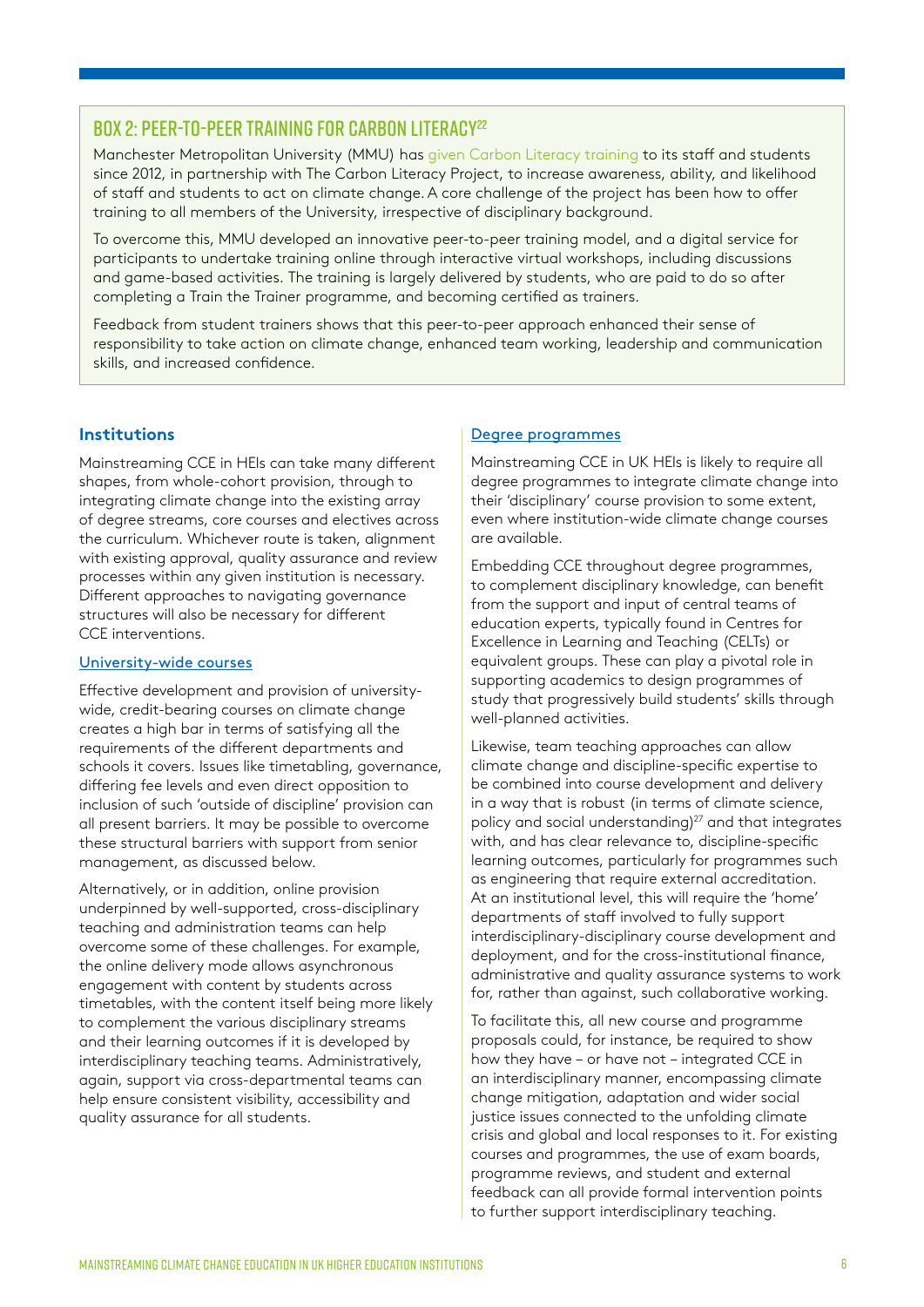#### Co-curricular provision

Mainstreaming climate change within co-curricular provision can foster climate understanding and skills whilst simultaneously providing interdisciplinary connections between students and staff.28 This includes through inductions, careers service provision, student-led training and alumni events, as well as volunteering and community engagements.

The required capacity-building for CCE therefore goes beyond university teaching staff. Professional staff involved in careers advice, wellbeing support and estates management, among others, will all need to be engaged to provide holistic CCE that is embedded at the heart of the institution.

#### Management structures

The senior management of UK HEIs represent a fundamental enabler of mainstreaming CCE in their institutions. A lack of understanding of the essential need for CCE at senior management level can become a barrier that prevents management and curriculum policy committees from substantively engaging with the area. In addressing this, we can draw lessons from successful initiatives to mainstream issues of Equality, Diversity & Inclusion (EDI) into university governance and management structures, which often include establishment of EDI committees and working groups at multiple levels of governance.<sup>29</sup>

A high level 'climate committee' could help centralise and coordinate efforts to develop CCE at an institution-wide level and give validation and institutional backing to the efforts of groups of individuals. Such a group would need a named lead or 'champion' to ensure a clear point of contact centrally. Identifying this lead could usefully draw on established internal structures around sustainability champions and committees. The lead would be

supported by named leads within each specific department, as well as essential services such as estates, catering and Human Resources, who would have responsibility for facilitating discipline-focused CCE practice; reporting on progress, and linking to a wider community of practice across the institution.

#### Informal Collaborations

Informal collaborations between individual academic staff and students can also help overcome inertia and move institutions towards mainstreaming CCE1 . For example, the University of Bedfordshire's Sustainability Forum – an informal collective where each member defines their contribution, and no discipline or career stage is privileged – has organised annual day-long or half-day events for students, staff and external stakeholders to examine a key climate or societal challenge and its local expression.<sup>28</sup>

Such events harness the expertise and energy of a core group of committed colleagues to fasttrack the embedding of CCE: gaining buy-in from a range of university stakeholders, modelling authentic learning approaches and generating new curriculum content. This serves to overcome strategic, administrative, and operational barriers which may prevent the adoption of CCE into all but the most specialist environmental courses.

# External Enablers **Policy**

A fundamental enabler of mainstreaming CCE in UK HEIs is a clear and comprehensive government strategy for delivering the transition to net-zero emissions.30 This should include long term government funding and regulatory measures, addressing Higher Education, other industries, and wider society.

# BOX 3: CHALLENGES IN STUDENT-LED CLIMATE EDUCATION<sup>1</sup>

In many universities, climate education is demanded and led by the student population. In both the University of Oxford and the University of Glasgow, [students have mobilised](https://www.gla.ac.uk/media/Media_814598_smxx.pdf) to harness the expertise within university departments to provide grassroots climate education to students, as well as people outside of the university.The aim has been to broaden the offering of climate education beyond those who were directly studying climate change within their degree programmes.

However, barriers exist to student-led climate education, in terms of funding and capacity. Neither initiative received University funding, and in The University of Oxford's case, ran for several years on goodwill from academics, before corporate funding allowed the organisers to offer financial compensation to academics for delivering lectures. Pulling from the same pool of academics each time the course ran also meant that burnout was high. The University of Glasgow now provides compensation for the students involved in design and delivery; however, the course content still requires the goodwill of academics.

These barriers and the growing number of students enrolling on such courses show the essential need for institutional backing to student groups filling a gap in the provision of Climate Change Education.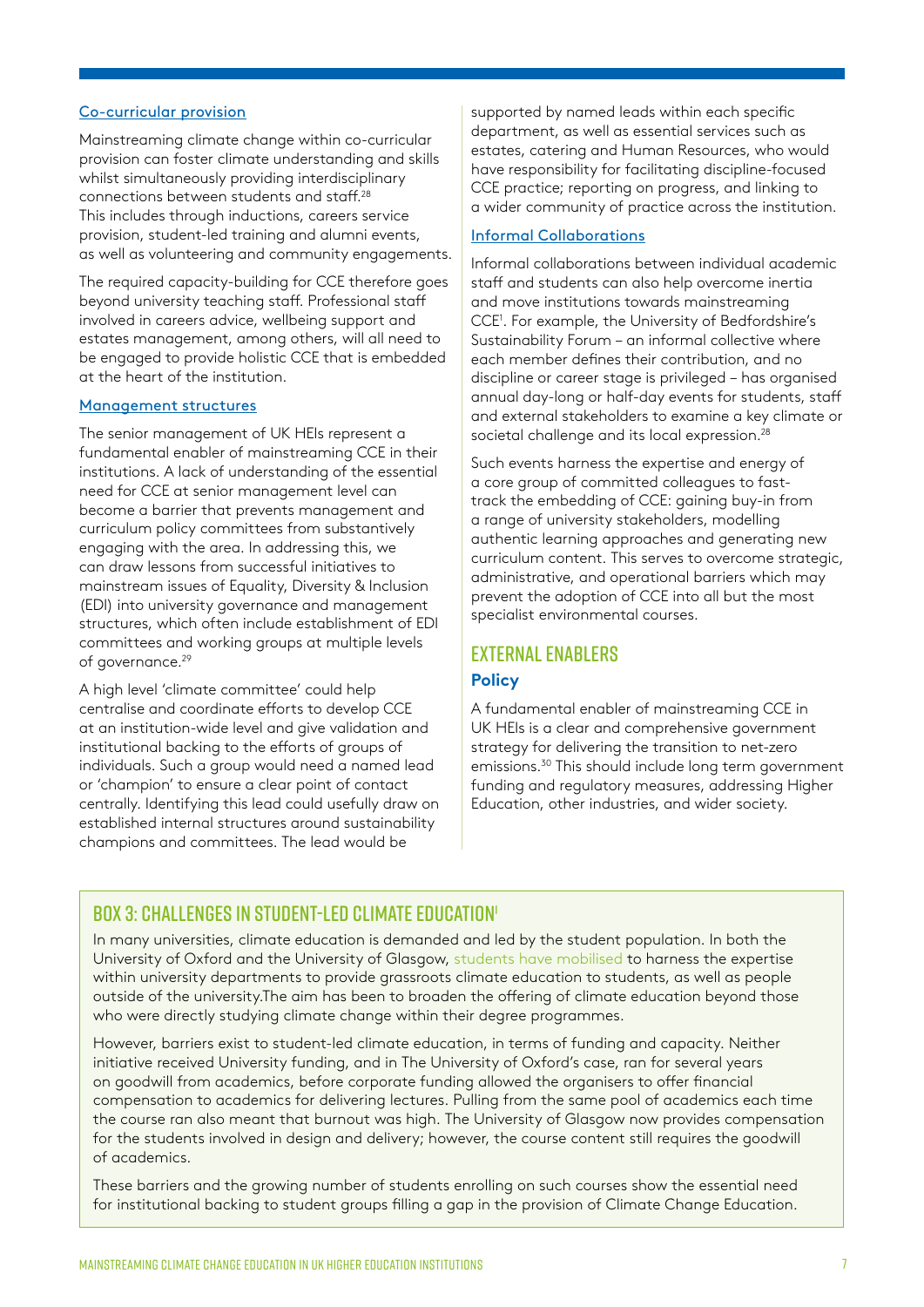Such an economy-wide strategy, with multi-year spending commitments, would provide confidence and stability to employers across all sectors, and in all UK regions, that there will be future demand for knowledge and skills aligned with the net-zero transition. This will focus investment, on the priority areas for industry collaboration with UK HEIs, such as programme development, work placements and cocreated short courses, and increase awareness of the need to realise a net-zero-aligned future workforce.

A national net-zero strategy that addresses skills and education needs can also provide a steer to funders, awarding bodies and senior management within HEIs on the expectations of HEIs to support the net-zero transition. This would shape recruitment, training and promotion policies within individual institutions to further facilitate enhanced CCE capacity, following a similar model as the NHS 'Fit for the Future' plan and its reflection in health-related training provision in UK HEIs.<sup>31</sup>

#### **Schools**

HEIs have a role in preparing the next generation of school teachers, such as through post- graduate certificates in education (PGCEs), for primary and secondary education provision. Our students (and staff) are often also products of this pretertiary provision. It is important therefore to emphasise the need for embedding CCE at all levels of formal education.

While this working paper focuses on universities, for CCE in HEIs to be most effective it must build upon strong foundations developed throughout primary and secondary school. This would promote a 'scaffolding approach' where students entering HEIs already have a basic, yet fundamental, understanding of climate change.

Within the current national curriculum, content on climate change is largely confined within science and geography teaching, hindering interdisciplinary learning. Furthermore, whilst the current curriculum does provide knowledge of why and how the climate is changing, it does little to support students to identify and engage in practical solutions, envisage positive futures, contest climate misinformation, and develop coping strategies to respond to an uncertain future.

As such, the UK Government and the devolved administrations should initiate a review and update of their primary and secondary education curricula in the light of the declared climate emergency. The UK's co-hosts of the United Nations Framework Convention on Climate Change (UNFCCC) 26th

Conference of the Parties (COP26), Italy, have committed to putting compulsory climate change education at the heart of their school curriculum and commitment.

#### **Employers**

There are various examples of employers and skills agencies working with UK HEIs to provide facets of CCE that serve workforce needs.<sup>32</sup> These range from guest lectures by practitioners and resource cocreation, through to green careers fairs, field trips and living labs, design sprints/ hackathons, projects and placements.16 Such academy-employer collaborations can occur at a range of academic levels, over different durations, and via both in-kind and direct funding (e.g industry-funded studentships $33$ ). Existing, and new, relationships of this type can enable improved alignment between HEI-provision of CCE and the needs of the net-zero transition more widely.

Likewise, improved collaboration with industry bodies, trade unions, recruitment agencies and external research providers has the potential to enable HEIs to provide CCE that takes full account of spatial and temporal demands, as the transition to net-zero accelerates nationally and globally. Comprehensive local and national coordination of collaborations between universities and external partners, such as via Local Enterprise Partnerships (LEPs), can enable mainstreaming of CCE, enhance the employability of graduates, and help reduce regional inequalities in provision, as outlined in the recent report from the UK's Green, Jobs Taskforce<sup>30</sup>

#### **Educational Unions and Professional Bodies**

The status of climate change has been rising in the formal and organised activities of Higher Education trade unions, which provides a further enabler for mainstreaming CCE. This includes the main UK union for academic, academic-related and professional staff, the Universities and Colleges Union (UCU), but also the HE-active bodies of Unison, Unite, the GMB, and those in devolved administrations, such as the EIS (Educational Institute of Scotland).<sup>b</sup> Whilst UCU has not sought to specify curriculum content, it is calling for additional resource and priority to be given to addressing climate change.<sup>34</sup> This includes greater opportunity for all staff to access CPD on the issue – academic, professional and vocational – which can act as an important enabling factor for organisations to improve their CCE.

b Further boosting demand for climate education, the Trades Union Congress has committed to education for sustainable development being embedded across the education system by 2030.<sup>36</sup>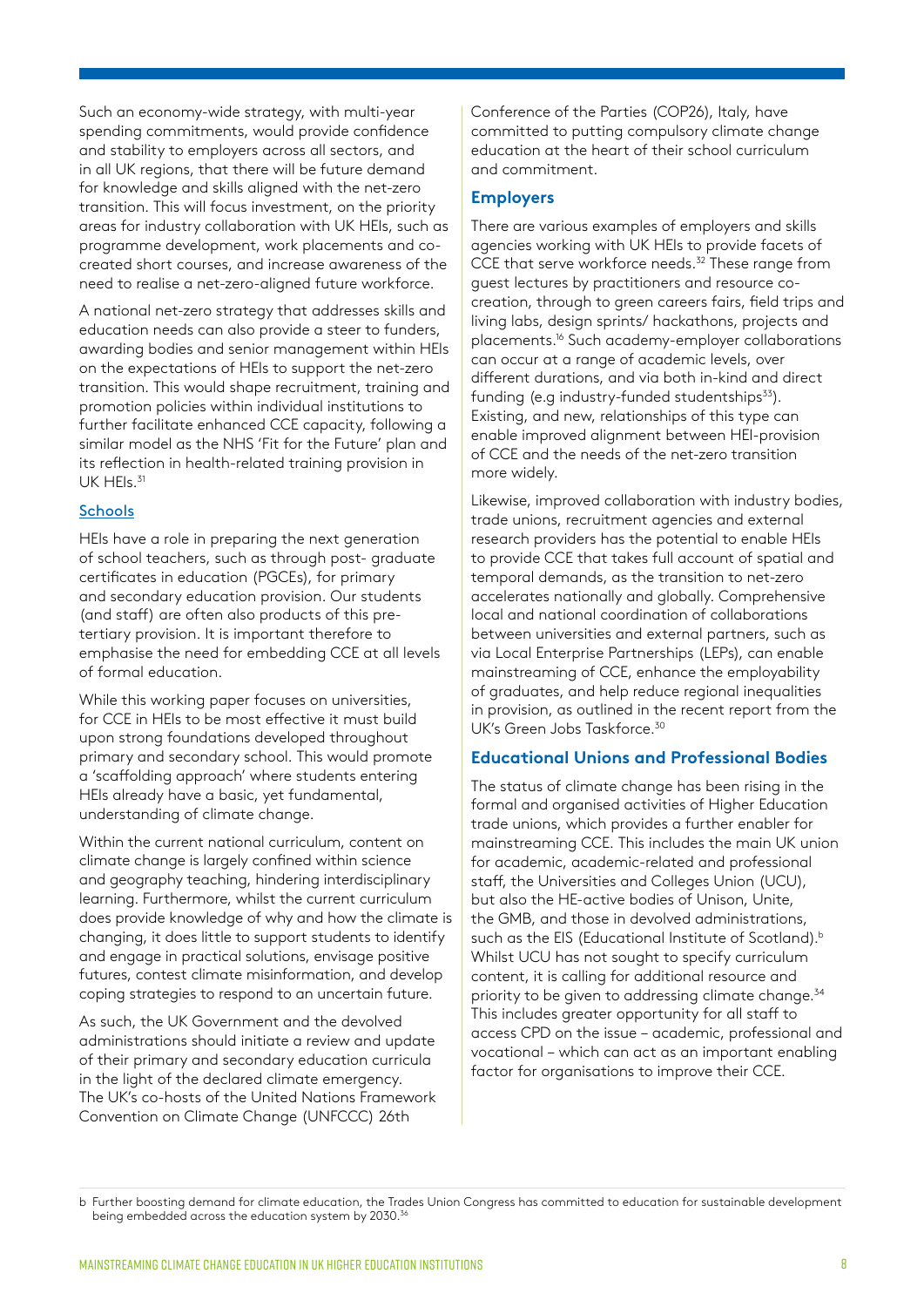The National Union of Students', via their armslength charity 'Students Organising for Sustainability UK' (SOS-UK), supports and promotes students to campaign for greater inclusion of CCE in the curriculum. Its flagship accreditation scheme 'Responsible Futures' promotes more substantial uptake of the United Nations' 'Education for Sustainable Development' principles.<sup>35</sup> The scheme does not require teaching of particular curriculum topics, but provides a framework for evaluating and improving curriculum provision.

Professional and awarding bodies can likewise give a powerful steer on the alignment of HEI learning provision with the demands of addressing climate change. Not all courses have professional accreditation, but in some fields, such as medicine or architecture, it is only possible to practice professionally when holding a degree that is accredited by the professional body. Accreditation requirements can as such present a significant lever for reform of provision or curricula. Even where accreditation is not necessary for the practice of a profession, an overt requirement to demonstrate integration of CCE into student learning and graduate attributes, from professional or awarding bodies for degree programmes, can be a powerful external enabler for internal curriculum reform and investment in CCE.

# SUGGESTIONS FOR MAINSTREAMING CLIMATE Change Education in UK HEIs

Our current moment in time requires bold, rapid action to tackle the climate and ecological crisis at all levels of society. This presents an unparalleled

opportunity for HEIs to rethink how our institutions and systems of education can respond to the needs of students and staff, and the conditions of the wider world that we seek to understand and impact through research, training and teaching.

The following suggestions present a starting point for capitalising on this opportunity by embedding climate change education into all university structures, and directing the talent within our institutions towards the creation of a resilient and zero-carbon future.

- **Building internal capacity:** All HEIs provide CPD on climate change, and paid training time, to their staff.
- **Ensuring alignment and leadership:** All HEIs produce an institutional strategy for their climate change education provision, to include its alignment with national and global climate targets and action, and its links to the 'invisible curriculum' of the institutions' non-teaching operations.
- **Partnerships for curriculum development:** HEIs to partner with industry, central government, local government and third sector organisations to enable provision of CCE that takes full account of spatial and temporal demands and opportunities in the UK's net-zero transition.
- **Aligning assessment and outcomes:** HEIs to work with funding and regulatory bodies, unions, professional and awards agencies to ensure staff capacity and graduate attributes fully align with the demands of addressing climate change.

## **REFERENCES**

- 1. McGivern, A., Chart, Y., Marot, S. and Nanthakumar, V. (2021) Student-led climate education. COP26 Universities Network Case Study. [www.gla.ac.uk/media/](http://www.gla.ac.uk/media/Media_814598_smxx.pdf) [Media\\_814598\\_smxx.pdf](http://www.gla.ac.uk/media/Media_814598_smxx.pdf)
- 2. Oxfam and UKSCN (2019). Climate Change Education. Available at: https://bit.ly/3siD1CD.
- 3. Teach the Future (2021). What we want: our vision for broad climate education in the UK. Available at: [www.teachthefuture.uk/vision](http://www.teachthefuture.uk/vision)
- 4. Strachan, S. (2021). Embedding research-based education for sustainable development and climate education in HE curricula. COP26 Universities Network Case Study. [www.gla.ac.uk/media/Media\\_814632\\_smxx.pdf](http://www.gla.ac.uk/media/Media_814632_smxx.pdf)
- 5. Causley, F., Crawford, R. and Milliner, O. (2021). The Falmouth Curriculum Ladder: A curriculum-led embedding strategy for climate education and sustainability. COP26 Universities Network Case Study. [www.gla.ac.uk/media/](http://www.gla.ac.uk/media/Media_814604_smxx.pdf) [Media\\_814604\\_smxx.pdf](http://www.gla.ac.uk/media/Media_814604_smxx.pdf)
- 6. Mochizuki, Y. and Bryan, A., 2015. Climate change education in the context of education for sustainable development: Rationale and principles. Journal of Education for Sustainable Development, 9(1), pp.4-26.
- 7. Toney, J., Miller, S. and Heslop, E. (2021). Enabling change agents via upskilling. COP26 Universities Network Case Study. [www.gla.ac.uk/media/Media\\_814611\\_smxx.pdf](http://www.gla.ac.uk/media/Media_814611_smxx.pdf)
- 8. Sterling, S. (2021). Great Transitions Initiative Forum Opening Essay. The Pedagogy of Transition. [Online]. Accessed 2nd July 2021. Available from: [https://](https://greattransition.org/gti-forum/pedagogy-transition-sterling) [greattransition.org/gti-forum/pedagogy-transition](https://greattransition.org/gti-forum/pedagogy-transition-sterling)[sterling](https://greattransition.org/gti-forum/pedagogy-transition-sterling)
- 9. UNESCO (2017) Education for sustainable development goals: learning objectives. [Online]. Accessed 1st July 2021. Available from: [http://unesdoc.unesco.org/](http://unesdoc.unesco.org/images/0025/002521/252197POR.pdf) [images/0025/002521/252197POR.pdf](http://unesdoc.unesco.org/images/0025/002521/252197POR.pdf)
- 10. Ojala, M., 2016. Young people and global climate change: Emotions, coping, and engagement in everyday life. Geographies of global issues: Change and threat, 7.
- 11. Howlett, C., Ferreira, J.-A. and Blomfield, J. 2016. Teaching sustainable development in higher education: Building critical, reflective thinkers through an interdisciplinary approach. International Journal of Sustainability in Higher Education. 17(3), pp.305–321.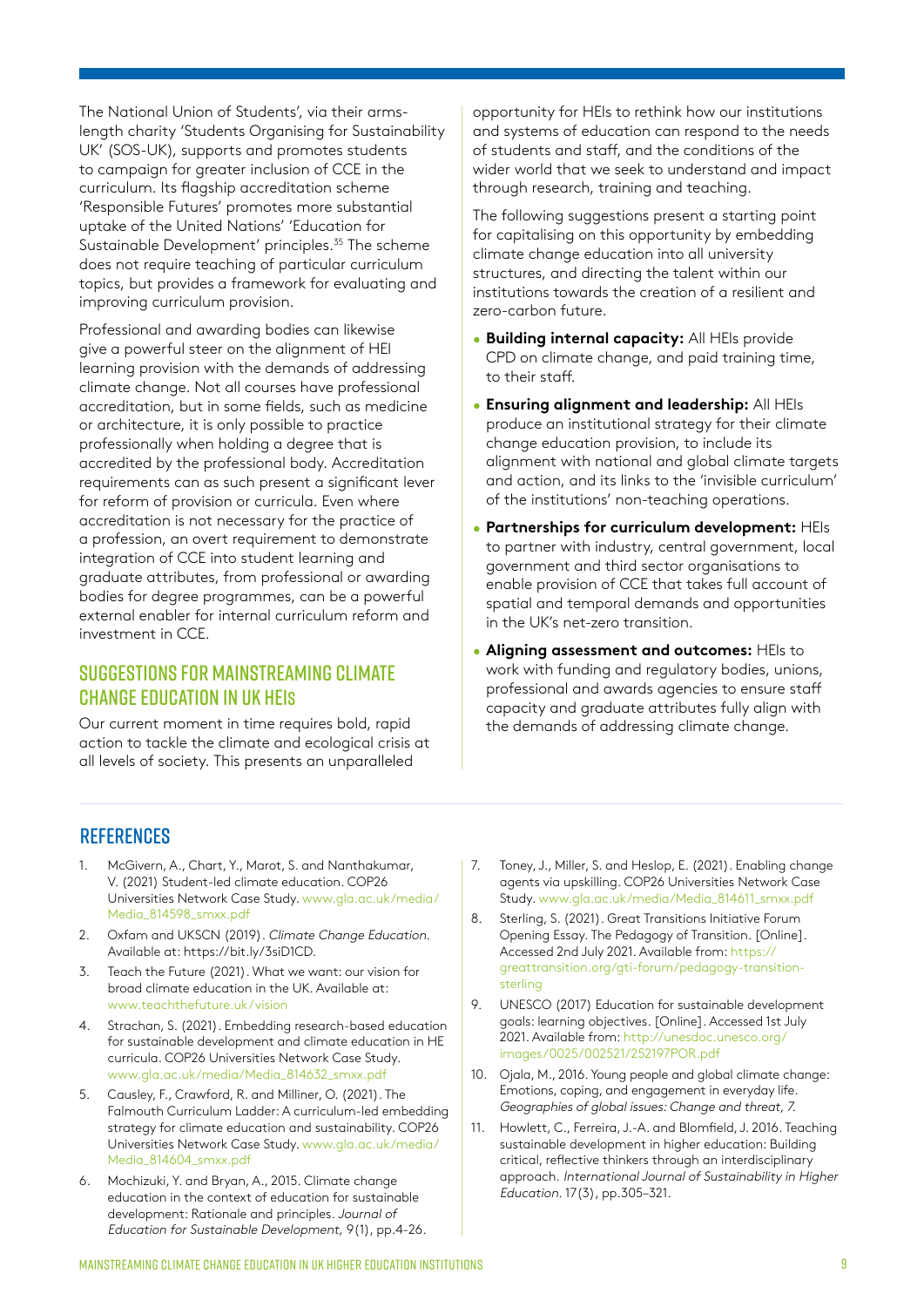- 12. Affolderbach, J. 2020. Translating green economy concepts into practice: ideas pitched as learning tools for sustainability education. Journal of Geography in Higher Education.
- 13. Newton, A.C., Cantarello, E., Shiel, C. and Hodder, K. (2014). Lessons learned from developing a new distance-learning masters course in the green economy. Sustainability (Switzerland). 6(4), pp.2118–2132.
- 14. Sibilla, M. and Kurul, E. (2021). Developing a pedagogical approach to put interdisciplinarity into practice for the low carbon transition. COP26 Universities Network Case Study. [www.gla.ac.uk/media/Media\\_814627\\_smxx.pdf](http://www.gla.ac.uk/media/Media_814627_smxx.pdf)
- 15. Dunlop, L., Rushton, E., Atkinson, L., Cornelissen, E., De Schrijver, J., Stubbs, J., Su, C., Turkenburg-van Diepen, M., Veneu, F., and Stadnyk, T. (2021). Climate intervention: developing a youth guide with and for young people. COP26 Universities Network Case Study. [www.gla.ac.uk/media/Media\\_814640\\_smxx.pdf](http://www.gla.ac.uk/media/Media_814640_smxx.pdf)
- 16. O'Brien, J., Evans, J., Karvonen, A., Millard, L., Wendler, J., Blakey, J. and Jones, R. (2021). Brokering applied research between students and organisations to affect change for sustainable development. COP26 Universities Network Case Study. [www.gla.ac.uk/media/Media\\_814636\\_smxx.](http://www.gla.ac.uk/media/Media_814636_smxx.pdf) [pdf](http://www.gla.ac.uk/media/Media_814636_smxx.pdf)
- 17. Holmberg, J, and Larsson, J. (2018). A Sustainability Lighthouse—Supporting Transition Leadership and Conversations on Desirable Futures. Sustainability. 10(11):3842. https://doi.org/10.3390/su10113842.
- 18. Cruickshank, H. and Fenner, R. (2012). Exploring key sustainable development themes through learning activities. International Journal of Sustainability in Higher Education. 13(3), pp.249–262.
- 19. Kinakh, V. (2021). Integrating climate change through service learning in dental education programmes. COP26 Universities Network Case Study. [www.gla.ac.uk/media/Media\\_814624\\_smxx.pdf](http://www.gla.ac.uk/media/Media_814624_smxx.pdf)
- 20. Erlandsson, L., Molthan-Hill, P., Arntsen, A. and Smith, A. (2017). Combating climate change through the estate and curriculum – A whole-institution commitment at Nottingham Trent University In: Higher Education Institutions in a Global Warming World: The Transition of Higher Education Institutions to a Low Carbon Economy [Online]. River Publishers, pp.1–22. Available from: [www.scopus.com/inward/record.uri?eid=2-s2.0-](http://www.scopus.com/inward/record.uri?eid=2-s2.0-85064548703&partnerID=40&md5=5e41e90fac3310441db87808a09) [85064548703&partnerID=40&md5=5e41e90fac3310441db](http://www.scopus.com/inward/record.uri?eid=2-s2.0-85064548703&partnerID=40&md5=5e41e90fac3310441db87808a09) [87808a09cccf1](http://www.scopus.com/inward/record.uri?eid=2-s2.0-85064548703&partnerID=40&md5=5e41e90fac3310441db87808a09)
- 21. Petrova, S., Garcia, M.T. and Bouzarovski, S. (2017). Using action research to enhance learning on end-use energy demand: lessons from reflective practice. Environmental Education Research. 23(6), pp.812–831.
- 22. Dunk, R.M., Mörk, J. and Price EAC (2021). Carbon Literacy: Peer-to-peer training facilitates access for all staff and students. COP26 Universities Network Case Study. [www.gla.ac.uk/media/Media\\_814591\\_smxx.pdf](http://www.gla.ac.uk/media/Media_814591_smxx.pdf)
- 23. Oliveira, S., Marco, E. and Gething, B. 2018. Towards an energy 'literate' architecture graduate? UK educators' and students' evaluation. Architectural Engineering and Design Management. 14(4), pp.317–329.
- 24. Newton, A.C., Cantarello, E., Shiel, C. and Hodder, K. 2014. Lessons learned from developing a new distance-learning masters course in the green economy. Sustainability (Switzerland). 6(4), pp.2118–2132.
- 25. Trencher, G., Vincent, S., Bahr, K., Kudo, S., Markham, K. and Yamanaka, Y. 2018. Evaluating core competencies development in sustainability and environmental master's programs: An empirical analysis. Journal of Cleaner Production. 181, pp.829–841.
- 26. Hindley A., Wall T. (2018) A Unifying, Boundary-Crossing Approach to Developing Climate Literacy. In: Leal Filho W. (eds) Implementing Sustainability in the Curriculum of Universities. World Sustainability Series. Springer, Cham. https://doi.org/10.1007/978-3-319-70281-0\_16.
- 27. Walsh, C. (2021). Planning and approving a new climate change degree. COP26 Universities Network Case Study. [www.gla.ac.uk/media/Media\\_814616\\_smxx.pdf](http://www.gla.ac.uk/media/Media_814616_smxx.pdf)
- 28. Worsfold, N. (2021). Collaborating across disciplines for climate change education. COP26 Universities Network Case Study. [www.gla.ac.uk/media/Media\\_814643\\_smxx.](http://www.gla.ac.uk/media/Media_814643_smxx.pdf) [pdf](http://www.gla.ac.uk/media/Media_814643_smxx.pdf)
- 29. LERU. (2019) Equality, diversity and inclusion at universities: the power of a systemic approach. Available at: [www.leru.org/files/LERU-EDI-paper\\_final.pdf](http://www.leru.org/files/LERU-EDI-paper_final.pdf)
- 30. Green Jobs Taskforce. (2021). Report to Government, Industry and the Skills Sector. Available at: [https://assets.publishing.service.gov.uk/government/](https://assets.publishing.service.gov.uk/government/uploads/system/uploads/attachment_data/file/1003) [uploads/system/uploads/attachment\\_data/file/1003570/](https://assets.publishing.service.gov.uk/government/uploads/system/uploads/attachment_data/file/1003) [gjtf-report.pdf](https://assets.publishing.service.gov.uk/government/uploads/system/uploads/attachment_data/file/1003)
- 31. Public Health England (2016). Fit for the Future Public Health People. A review of the public health workforce. Available at: [https://assets.publishing.service.gov.uk/](https://assets.publishing.service.gov.uk/government/uploads/system/uploads/attachment_data/file/5245) [government/uploads/system/uploads/attachment\\_data/](https://assets.publishing.service.gov.uk/government/uploads/system/uploads/attachment_data/file/5245) [file/524599/Fit\\_for\\_the\\_Future\\_Report.pdf](https://assets.publishing.service.gov.uk/government/uploads/system/uploads/attachment_data/file/5245)
- 32. Carbon Trust. (2014). Reducing footprints and increasing brainprints: the role of UK universities in carbon reduction. Available at: [www.carbontrust.com/news-and-events/](http://www.carbontrust.com/news-and-events/insights/reducing-footprints-and-increasing-brainprints-the-role) [insights/reducing-footprints-and-increasing-brainprints](http://www.carbontrust.com/news-and-events/insights/reducing-footprints-and-increasing-brainprints-the-role)[the-role-of-uk-universities](http://www.carbontrust.com/news-and-events/insights/reducing-footprints-and-increasing-brainprints-the-role)
- 33. University of Leeds. (Accessed 24/09 2021). Doctoral Training Center in Low Carbon Technologies. Available at: <https://lowcarbon.leeds.ac.uk/>
- 34. UCU. (Accessed 29/09 2021). Environment. Available at: [www.ucu.org.uk/environment](http://www.ucu.org.uk/environment)
- 35. SOS-UK. (2021). Responsible Futures: A framework & accreditation mark for embedding sustainability in learning. Available at: [www.sos-uk.org/project/responsible-futures](http://www.sos-uk.org/project/responsible-futures)
- 36. TUC Congress Motions. (2021). Motion 11: Decarbonise and decolonise in the fight for climate justice. Available at: [https://congress.tuc.org.uk/motion-11-decarbonise-and](https://congress.tuc.org.uk/motion-11-decarbonise-and-decolonise-in-the-fight-for-climate-justice)[decolonise-in-the-fight-for-climate-justice](https://congress.tuc.org.uk/motion-11-decarbonise-and-decolonise-in-the-fight-for-climate-justice)

## how to cite this paper

Thew, H., Graves, C., Reay, D., Smith, S., Petersen, K., Bomberg, E., Boxley, S., Causley, J., Congreve, A., Cross, I., Dunk, R., Dunlop, L., Facer, K., Gamage, K. A. A., Greenhalgh, C., Greig, A., Kiamba, L., Kinakh, V., Kioupi, V., Lee, M., Klapper, R., Kurul, E., Marshall-Cook, J., McGivern, A., Mörk, J., Nijman, V., O'Brien, J., Preist, C., Price, E., Samangooei, M., Schrodt, F., Sharmina, M., Toney, J., Walsh, C., Walsh, T., Wood, R. Wood, P., and Worsfold, N.T. (2021). Mainstreaming climate education in Higher Education Institutions. COP26 Universities Network Working Paper.